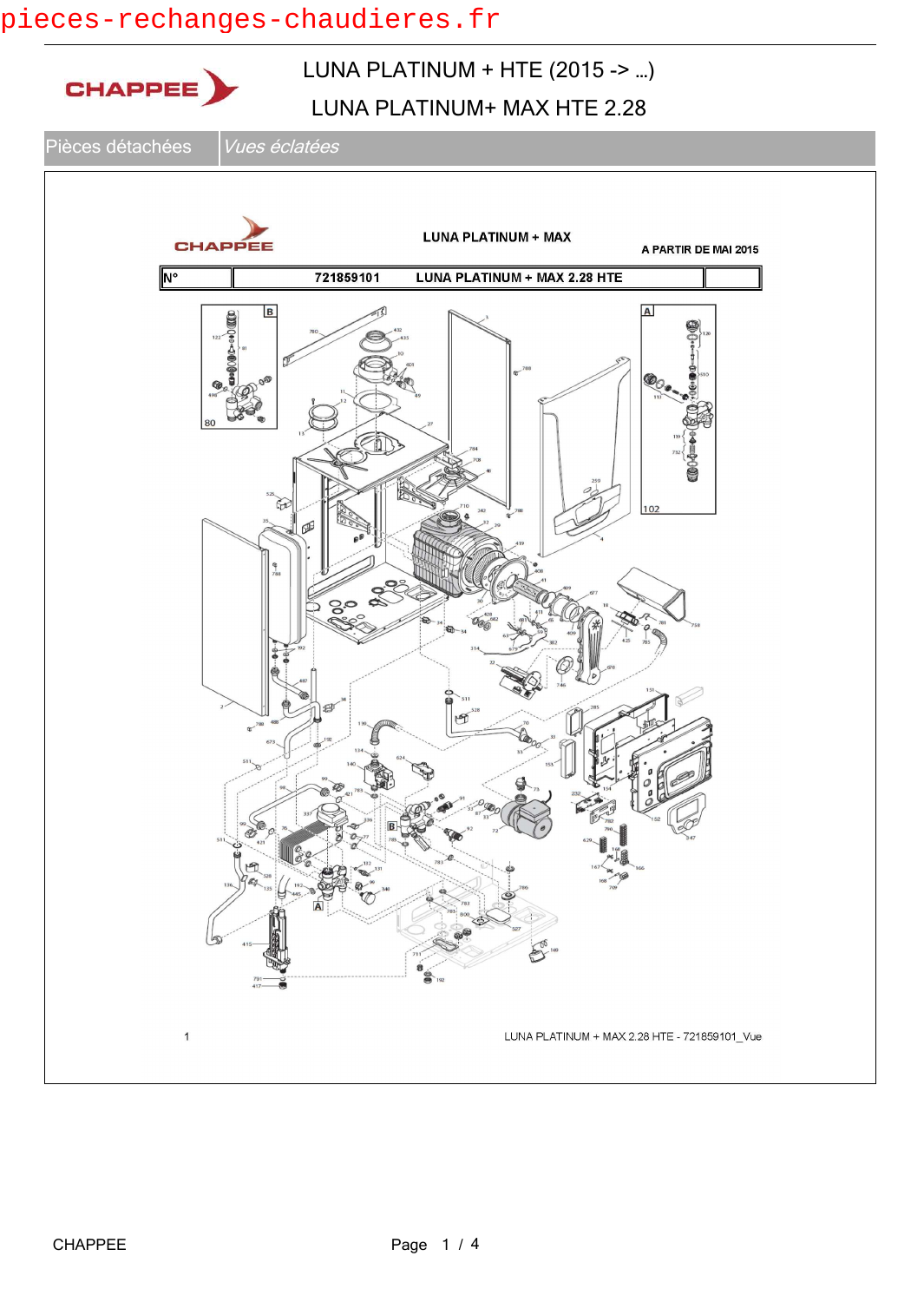## pieces-rechanges-chaudieres.fr



## LUNA PLATINUM + HTE (2015 -> …)

### LUNA PLATINUM+ MAX HTE 2.28

| Réf.           | Référence   | <b>Description</b>                          | Qté          | Remarques |
|----------------|-------------|---------------------------------------------|--------------|-----------|
| $\overline{2}$ | SX710066300 | PANNEAU GAUCHE INITIA PLUS                  | 1            |           |
| 3              | SX710066200 | PANNEAU DROIT INITIA PLUS                   | $\mathbf{1}$ |           |
| 4              | SX710922100 | PANNEAU AV PLATINUM MAX CH                  | 1            |           |
| 10             | SX5409020   | RACCORDEMENT VENTOUSE<br>(5409020)          | $\mathbf{1}$ |           |
| 11             | SX5409010   | JOINT VENTOUSE CAOUTCHOUC (5409010)         | 1            |           |
| 12             | SX5108690   | <b>OBTURATEUR</b><br>(5108690)              | $\mathbf{1}$ |           |
| 13             | SX710784800 | <b>JOINT OBTURATEUR PLEIN</b>               | 1            |           |
| 18             | SX710078400 | <b>VENTURI AGU3721</b>                      | $\mathbf{1}$ |           |
| 22             | SX710692300 | <b>VENTILATEUR NRG118</b>                   | 1            |           |
| 27             | 7216211     | <b>CHAMBRE ETANCHE</b>                      | $\mathbf{1}$ |           |
| 29             | SX710283700 | PANNEAU ISOLANT ARRIERE                     | 1            |           |
| 30             | SX5411020   | PANNEAU ISOLANT<br>(5411020)                | $\mathbf{1}$ |           |
| 32             | SX5671940   | ECHANGEUR PRINCIPAL 4E<br>(5671940)         | 1            |           |
| 33             | SX710963000 | O-RING 22X3 EPDM (x3)                       | $\mathbf{1}$ |           |
| 33             | SX710963000 | O-RING 22X3 EPDM (x3)                       | 1            |           |
| 33             | SX710963000 | O-RING 22X3 EPDM (x3)                       | $\mathbf{1}$ |           |
| 33             | SX710963000 | O-RING 22X3 EPDM (x3)                       | 1            |           |
| 34             | SX5113650   | <b>CLIPS ECHANGEUR PRINCIPAL</b>            | $\mathbf{1}$ |           |
| 34             | SX5113650   | <b>CLIPS ECHANGEUR PRINCIPAL</b>            | 1            |           |
| 34             | SX5113650   | CLIPS ECHANGEUR PRINCIPAL                   | $\mathbf{1}$ |           |
| 35             | SX710221300 | VASE D'EXPANSION MAX 10L                    | 1            |           |
| 41             | 7115657     | <b>BRULEUR 5E</b>                           | $\mathbf{1}$ |           |
| 48             | SX710282300 | <b>GOUTIERE AIR NEUF</b>                    | 1            |           |
| 49             | SX5409280   | BOUCHON RACCORD. VENTOUSE (5409280)         | $\mathbf{1}$ |           |
| 59             | SX8513520   | CABLE ELECT D'ALLUMAGE L=250                | 1            |           |
| 63             | SX710220000 | ELECTRODE ALLUMAGE HTE                      | $\mathbf{1}$ |           |
| 65             | SX710424200 | ELECTRODE IONISATION B&P                    | 1            |           |
| 70             | SX710156800 | <b>TUBE POMPE/ECHANGEUR</b>                 | $\mathbf{1}$ |           |
| 72             | 7221855     | POMPE UMP 15-60 6M AVEC CABL.               | 1            |           |
| 73             | 7219215     | <b>DEGAZEUR CALEFFI WI</b>                  | $\mathbf{1}$ |           |
| 73             | SX710493600 | DEGAZEUR POMPE                              | 1            |           |
| 76             | SX5689930   | ECHANGEUR SANITAIRE 20 PLAQUES (5689930)    | $\mathbf{1}$ |           |
| 77             | SX5404520   | JOINT ECHANGEUR SANITAIRE(x4) (PDM5404520)  | 1            |           |
| 80             | 711134000   | GR. ENT SANIT.10L/RET CHAUFF                | $\mathbf{1}$ |           |
| 81             | SX0624410   | <b>GROUPE FILTRE LIMITEUR 10L</b>           | 1            |           |
| 87             | SX710185800 | ELEMENT DE CONNEXION DE POMPE               | $\mathbf{1}$ |           |
| 91             | SX5652030   | ROBINET DE VIDANGE<br>(PDM5652030)          | 1            |           |
| 92             | SX9951170   | SOUPAPE DE SECURITE 3BARS<br>(9951170)      | 1            |           |
| 98             | SX710231700 | TUBE BY-PASS CHAUFFAGE                      | 1            |           |
| 99             | SX8380850   | <b>CLIP TUBE BY-PASS</b>                    | $\mathbf{1}$ |           |
| 99             | SX8380850   | <b>CLIP TUBE BY-PASS</b>                    | 1            |           |
| 99             | SX8380850   | <b>CLIP TUBE BY-PASS</b>                    | $\mathbf{1}$ |           |
| 102            | SX5688590   | <b>ENS. VANNE 3 VOIES</b>                   | 1            |           |
| 113            | SX0605740   | <b>GROUPE BY-PASS</b>                       | $\mathbf{1}$ |           |
| 119            | SX0605760   | (605760)<br><b>CLAPET CHAUFFAGE V3V</b>     | 1            |           |
| 120            | SX0600750   | BOUCHON V3V CHAUFFAGE                       | $\mathbf{1}$ |           |
| 122            | SX5405370   | O-RING "FILTRE SANITAIRE" (x3) (5405370)    | 1            |           |
| 131            | SX8435400   | SONDE CTN<br>(8435400)                      | $\mathbf{1}$ |           |
| 132            | SX5402830   | JOINT SONDE SANITAIRE (X10)<br>(PDM5402830) | 1            |           |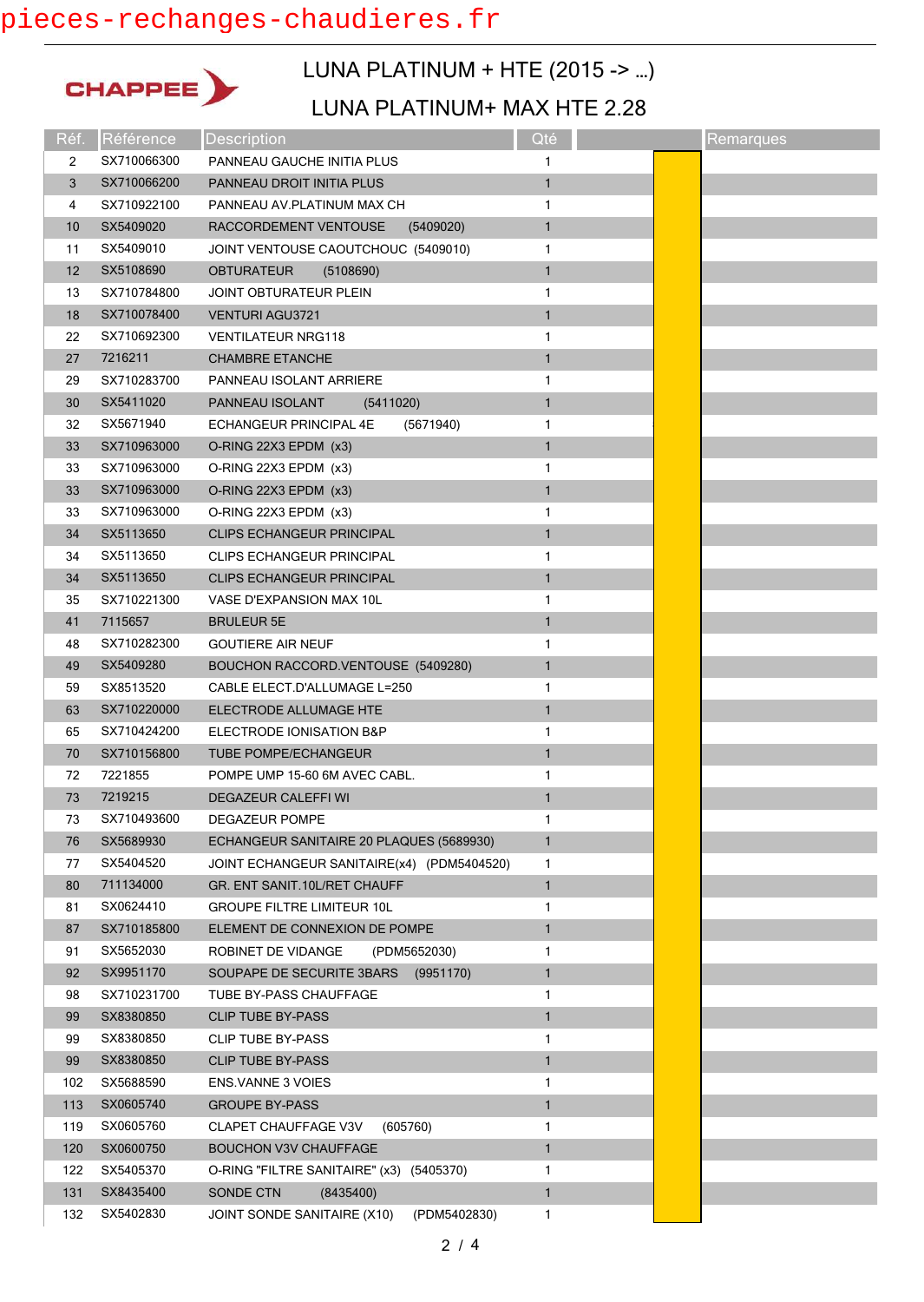

# LUNA PLATINUM + HTE (2015 -> …)

#### LUNA PLATINUM+ MAX HTE 2.28

| 135        | SX9950760                  | SECURITE SURCHAUFFE 105° (9950760)      | $\mathbf{1}$      |                |
|------------|----------------------------|-----------------------------------------|-------------------|----------------|
| 136        | SX710157700                | TUBE DEPART CHAUFFAGE                   | 1                 |                |
| 139        | SX710022000                | <b>FLEXIBLE GAZ</b>                     | $\mathbf{1}$      |                |
| 140        | SX710452600                | VANNE GAZ VGE56S                        | 1                 |                |
| 151        | SX710018500                | COUVERCLE BOITIER ELECTRIQUE            | $\mathbf{1}$      |                |
| 152        | SX710019900                | PANNEAU DE COMMANDE                     | 1                 |                |
| 153        | SX710018200                | CAPOT BORNIER DE RACCORDEMENT           | 1                 |                |
| 154        | 7221957                    | C.I. LMS15 MAX 2.28+                    | 1                 |                |
| 166        | SX8421590                  | BORNIER DE RACCORDEMENT<br>(PDM8421590) | $\mathbf{1}$      |                |
| 167        | SX5405340                  | PORTE-FUSIBLES (x3) (PDM5405340)        | 1                 |                |
| 168        | SX9950580                  | FUSIBLES 2A 250V (X10) (9950580)        | $\mathbf{1}$      |                |
| 168        | SX9950580                  | FUSIBLES 2A 250V (X10) (9950580)        | 1                 |                |
| 169        | SX710554900                | <b>MANOMETRE</b>                        | $\mathbf{1}$      |                |
| 192        | SX5404650                  | JOINT G3/4" 17x24x2 (X10) #             | 1                 |                |
| 192        | SX5404650                  | JOINT G3/4" 17x24x2 (X10) #             | $\mathbf{1}$      |                |
| 192        | SX5404650                  | JOINT G3/4" 17x24x2 (X10) #             | 1                 |                |
| 192        | SX5404650                  | JOINT G3/4" 17x24x2 (X10) #             | $\mathbf{1}$      |                |
| 232        | SX710028100                | CARTE ELECTRONIQUE INTERFACE            | 1                 |                |
| 242        | SX8435270                  | <b>SONDE CTN FUMEE</b>                  | $\mathbf{1}$      |                |
| 259        | SX710828100                | <b>LOGO CHAPPEE</b>                     | 1                 |                |
| 285        | SX710083600                | <b>CAPOT CLIP-IN</b>                    | $\mathbf{1}$      |                |
| 314        | SX710071600                | CABLE RALLONGE IONISATION               | 1                 |                |
| 336        | SX8380680                  | <b>RESSORT FIX MOTEUR V3V</b>           | $\mathbf{1}$      |                |
| 337        | SX5694580                  | <b>MOTEUR V3V ELBI</b>                  | 1                 |                |
| 347        | SX710234400                | <b>COMMANDE A DISTANCE</b>              | $\mathbf{1}$      |                |
| 382        | SX8511130                  | CABLE ELECTRODE IONISATION              | 1                 |                |
| 408        | 711571000                  | BRIDE CHAMBRE DE COMBUSTION             | $\mathbf{1}$      |                |
| 409        | 7215431                    | <b>ENS.JOINT BRULEUR</b>                | 1                 |                |
| 409        | 7215431                    | <b>ENS.JOINT BRULEUR</b>                | $\mathbf{1}$      |                |
| 411        | SX710185200                | JOINT ELECTRODE IONISATION              | 1                 | Nous consulter |
| 415        | 7220503                    | SIPHON HYDRAULIQUE H200<br>722050300    | $\mathbf{1}$      | Nous consulter |
| 417        | 7216792                    | BOUCHON SIPHON HYDRAULIQUE              | 1                 | Nous consulter |
| 419        | SX5411000                  | <b>JOINT BRIDE/ECHANGEUR</b>            | $\mathbf{1}$      |                |
| 421        | SX5408270                  | O-RING 11,91x2,62 EPDMR                 | 1                 |                |
| 421        | SX5408270                  | O-RING 11,91x2,62 EPDMR                 | $\mathbf{1}$      |                |
| 425        | SX710042400                | <b>JOINT DE VENTURI</b>                 | 1                 |                |
| 428        | SX5409290                  | JOINT HUBLOT (X3) (5409290)             | $\mathbf{1}$      |                |
| 432        | SX5410420                  | JOINT FUMEES Ã 60                       | 1                 |                |
| 435        | SX5407550                  | JOINT FUMEES A 100 (5407550)            | $\mathbf{1}$      |                |
| 445        | 7217271                    | TUBE ECHANGEUR/SIPHON 721727100         | 1                 |                |
| 487        | SX710227900                | TUBE DEPART VASE EXPANSION              | $\mathbf{1}$      |                |
| 498        | SX400030                   | JOINT O RING<br>0400030                 | 1                 |                |
| 510        | SX0600760                  | ENS.OBTURATEUR SANITAIRE (600760)       | 1                 |                |
| 511        | SX5404600                  | O-RING 17,86X2,62 (X3)                  | 1                 |                |
| 511        | SX5404600                  | O-RING 17,86X2,62 (X3)                  | $\mathbf{1}$      |                |
| 511        |                            |                                         | 1                 |                |
| 525        |                            |                                         |                   |                |
|            | SX5404600                  | O-RING 17,86X2,62 (X3)                  |                   |                |
|            | SX710027900                | <b>ALLUMEUR ANTOSS 24V</b>              | $\mathbf{1}$      |                |
| 527        | 7215830                    | <b>BOUCHON</b>                          | 1                 |                |
| 528<br>528 | SX710439300<br>SX710439300 | SONDE CTN TODS<br>SONDE CTN TODS        | $\mathbf{1}$<br>1 |                |